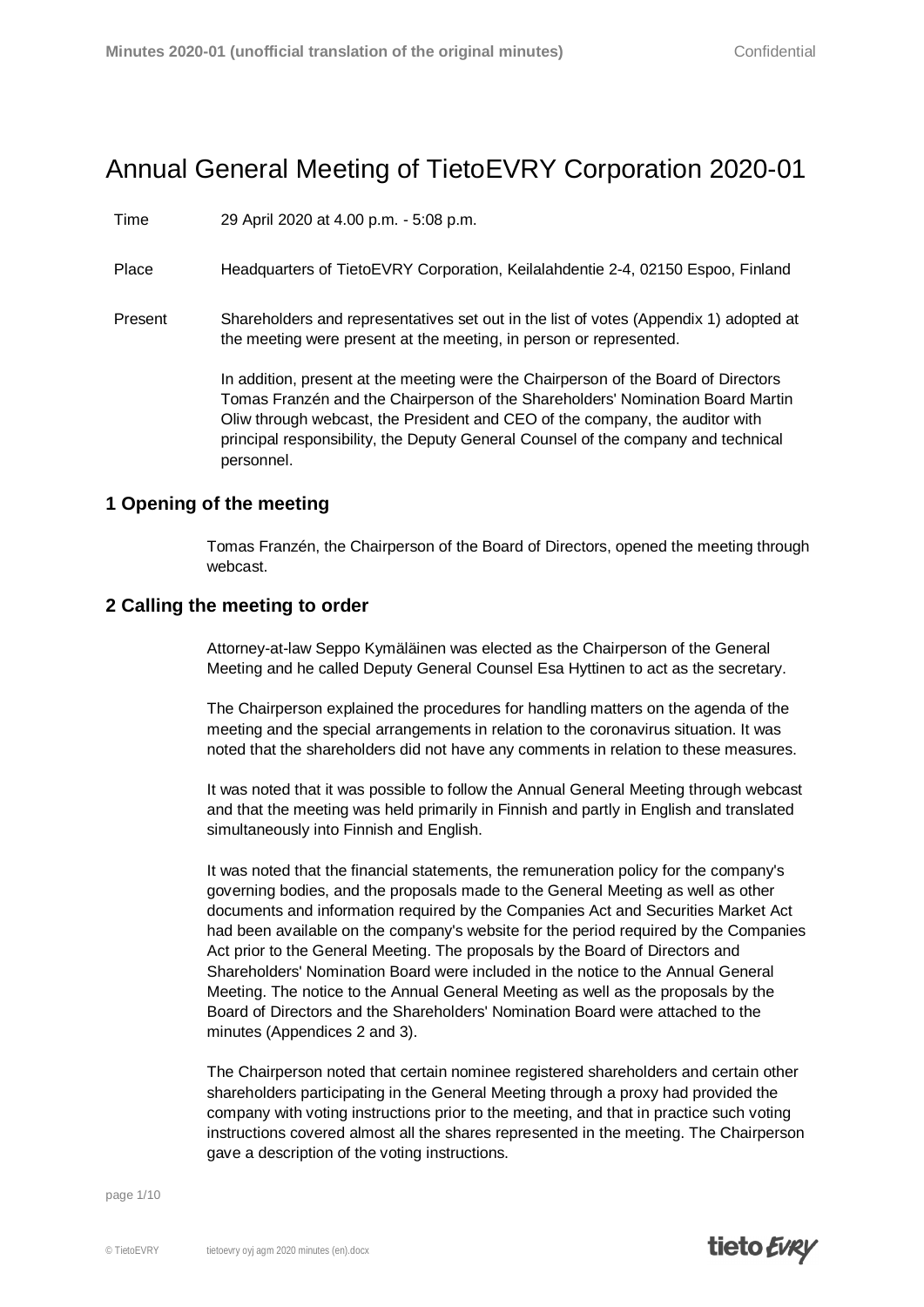The Chairperson noted that in case opposing voting instructions had been given without counterproposals for agenda items not qualified to be objected without a counterproposal, those votes would not be formally regarded as opposing votes and they would not be recorded in the minutes. The Chairperson also noted that on the basis of the submitted voting instructions, the required majority supports the proposals of the Board of Directors and the Shareholders' Nomination Board on all agenda items.

The Chairperson noted that, according to the information received by the Chairperson, the shareholders who had provided voting instructions had not requested a vote on those agenda items under which the instruction had been to oppose the proposed resolution or to abstain from taking part in the decision-making when the required majority could be established without a ballot, but instead it would be sufficient that such voting instructions were duly recorded in the minutes.

The summary list of the voting instructions provided in advance was attached to the minutes (Appendix 4).

## **3 Election of the person to scrutinize the minutes and to supervise the counting of votes**

Janne Salminen was elected to scrutinize the minutes and to supervise the counting of votes.

## **4 Recording the legality of the meeting**

It was noted that the notice to the meeting had been made public in its entirety by a stock exchange [release on 8 April 2020 a](http://www.tietoevry.com/agm)nd published on the same date on the company's website at www.tietoevry.com/agm.

It was noted that the General Meeting had been legally convened in accordance with the provisions of Articles of Association and the Companies Act and therefore constituted a quorum.

The notice to the meeting was attached to the minutes (Appendix 2).

#### **5 Recording the attendance at the meeting and adoption of the list of votes**

A list of attendees as of the beginning of the meeting and a list of votes represented at the meeting were presented, according to which 461 shareholders were represented. It was recorded that 80,549,313 shares and votes were represented at the beginning of the meeting.

The list of attendees at the beginning of the meeting and the list of votes were attached to the minutes (Appendix 1). It was noted that the list of votes would be adjusted to correspond to the attendance at the beginning of a possible vote. It was noted that the majority of shareholders had authorized Deputy General Counsel Esa Hyttinen to represent them at the meeting and there were only few individual shareholders present at the meeting venue. The number of persons participating in the meeting at the same location was in accordance with the applicable authority instructions.

page 2/10

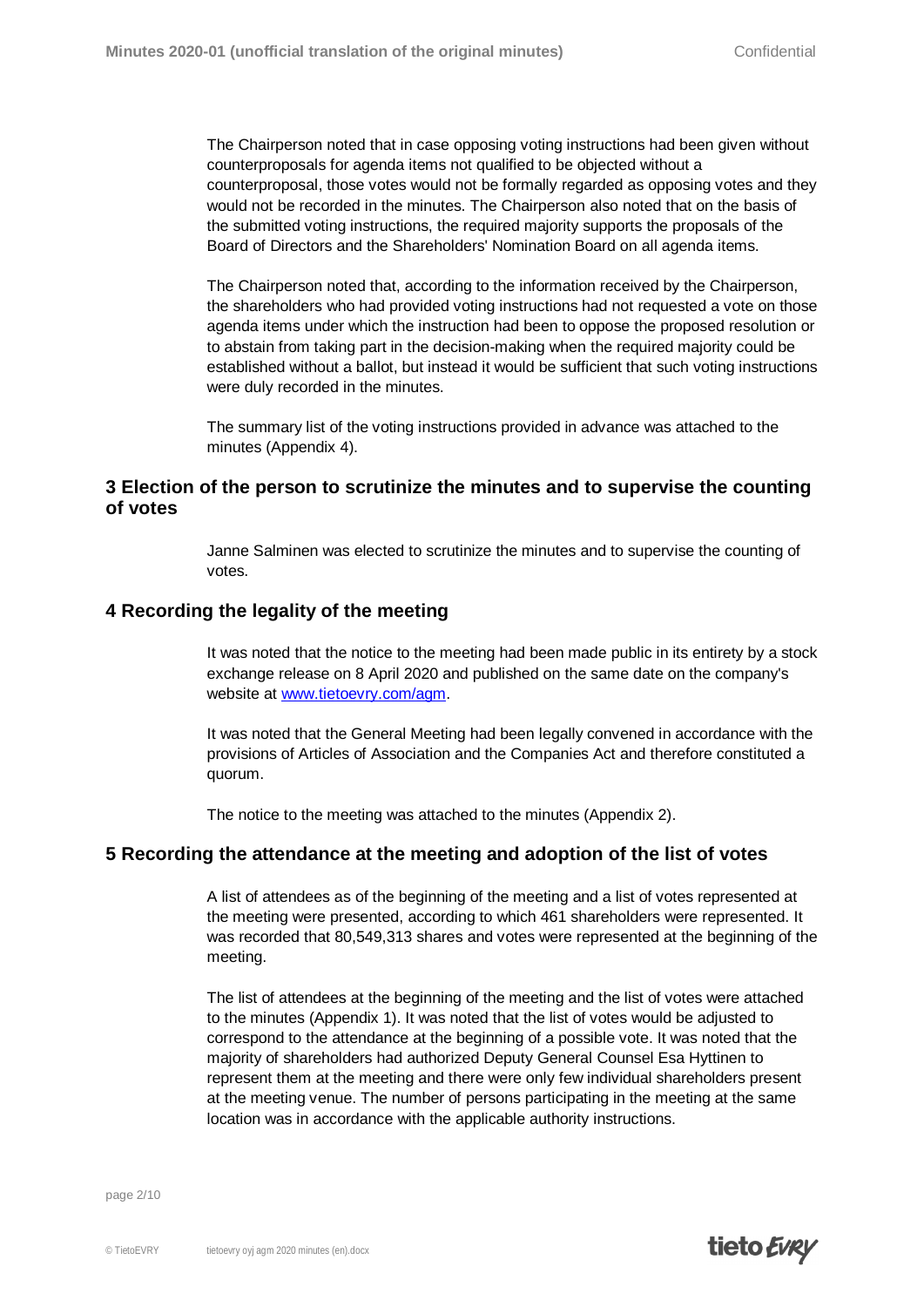It was recorded that according to the Articles of Association, no shareholder is allowed to vote with more than one fifth (1/5) of the votes represented at the meeting, i.e. with more than 16,109,862 votes based on the situation at the beginning of the meeting.

# **6 Presentation of the annual accounts, the report of the Board of Directors and the auditor's report for the year 2019**

The Chairperson of the Board of Directors Tomas Franzén reported through webcast on the activities of the Board of Directors during the financial year 2019. The President and CEO Kimmo Alkio presented a review of the company's operations during the preceding financial year and at the beginning of the current financial year. The presentation of the Board Chairperson and the President and CEO's review were attached to the minutes (Appendices 5 and 6).

The annual accounts for the period of 1 January 2019 – 31 December 2019, consisting of the income statement, balance sheet, cash flow statement, notes to the financial statements and the consolidated annual accounts as well as the report by the Board of Directors, were presented.

It was noted that the company's annual accounts had been available on the company's website for the period required by the Companies Act prior to the General Meeting. In addition, they were also available at the meeting venue.

The documents concerning the annual accounts were attached to the minutes (Appendix 7).

In addition, the auditor's report was presented and attached to the minutes (Appendix 8).

#### **7 Adoption of the annual accounts**

The General Meeting resolved to adopt the annual accounts for the period 1 January 2019 – 31 December 2019.

It was recorded that 23,100 opposing votes and 13,797 abstaining votes had been notified under this agenda item.

## **8 Resolution on the use of the profit shown on the balance sheet and the payment of dividend**

It was noted that the Board of Directors had proposed to the General Meeting that the Board of Directors be authorized to decide on the distribution of dividends in accordance with the proposal included in the notice to the meeting and that no dividend be distributed directly by a decision of the Annual General Meeting (Appendix 2).

The General Meeting resolved in accordance with the proposal by the Board of Directors not to distribute dividends by a decision of the Annual General Meeting. The General Meeting authorized the Board of Directors to decide at a later stage in its discretion on the distribution of dividend in one or several instalments up to the aggregate maximum amount of EUR 1.27 per share from the distributable funds of the company for the financial year that ended on 31 December 2019.

page 3/10

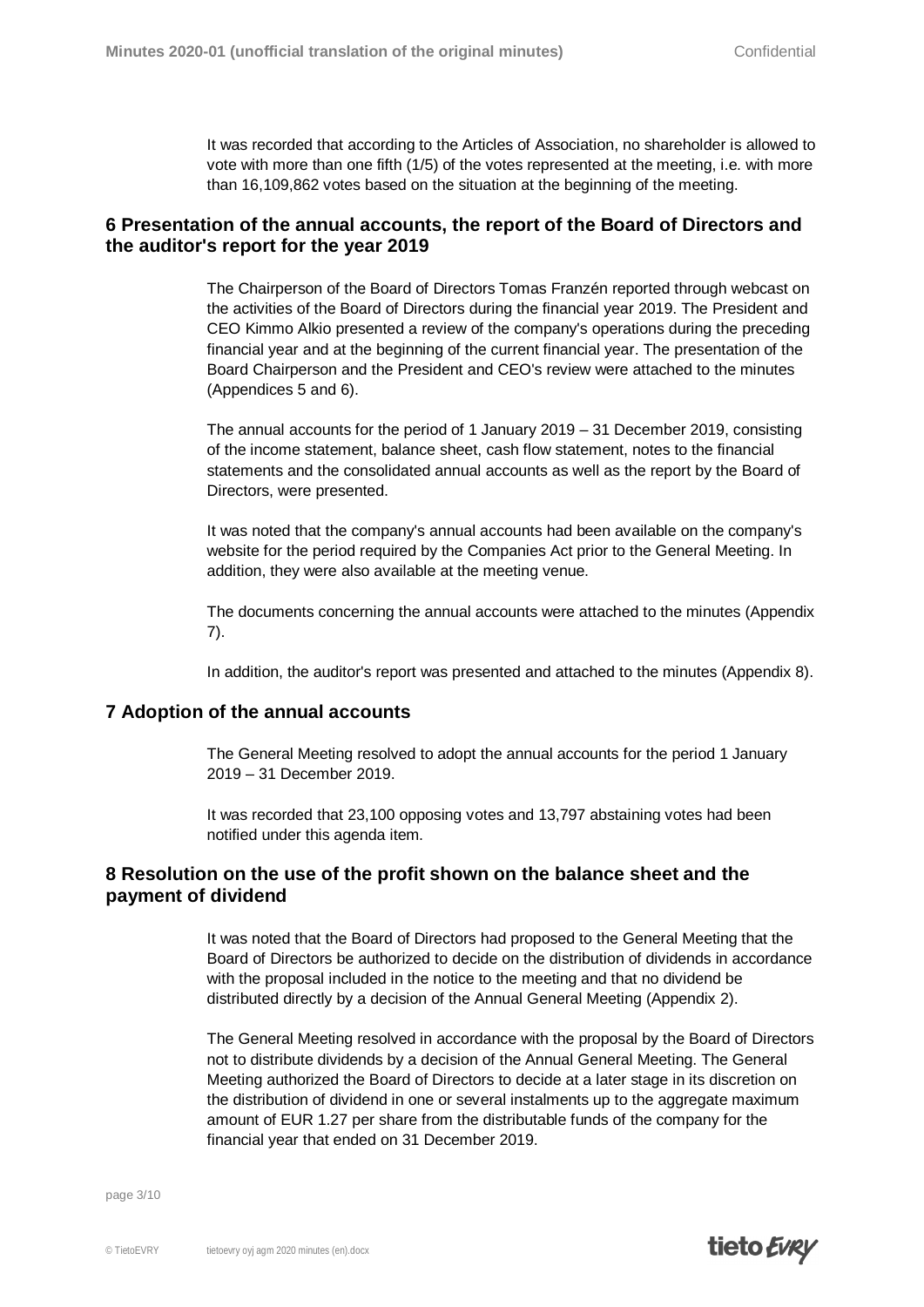The authorization shall be valid until the next Annual General Meeting. Any decision by the Board of Directors to distribute a dividend based on this authorization and the applicable record date and payment schedule of such dividend payment will be published separately.

Any dividends paid on the basis of this authorization shall be paid to shareholders who on the applicable record date for such dividend payment are recorded in the shareholders' register held by Euroclear Finland Oy or the registers of Euroclear Sweden AB or Verdipapirsentralen ASA (VPS). Dividends payable to Euroclear Sweden registered shares will be forwarded by Euroclear Sweden AB and paid in Swedish crowns. Dividends payable to VPS registered shares will be forwarded by Nordea Bank Plc's branch in Norway and paid in Norwegian crowns.

It was recorded that 73,181 opposing votes and 13,797 abstaining votes had been notified under this agenda item.

## **9 Resolution on the discharge of the members of the Board of Directors and the CEO from liability**

It was noted that the discharging from liability concerns all persons having served either as a member of the Board of Directors or as a deputy member during the financial year 2019 as well as the President and CEO.

The General Meeting resolved to discharge the members and deputy members of the Board of Directors and the President and CEO from liability.

It was recorded that 103 opposing votes and 22,713 abstaining votes had been notified under this agenda item.

#### **10 Presentation of the Remuneration Policy**

The Chairperson of the Board of Directors and Remuneration Committee Tomas Franzén presented briefly through webcast the company's governing bodies' remuneration policy approved by the Board of Directors.

It was noted that the remuneration policy had been available on the company's website. The remuneration policy was attached to the minutes (Appendix 9).

The General Meeting decided to approve the presented remuneration policy. The resolution was advisory.

It was recorded that 956,452 opposing votes and 13,797 abstaining votes had been notified under this agenda item.

#### **11 Resolution on the remuneration of the members of the Board of Directors**

Chairperson of the Shareholders' Nomination Board Martin Oliw reported on the work of the Nomination Board and the preparation of the proposals made to the General Meeting through webcast. The report was attached to the minutes (Appendix 10).

page 4/10

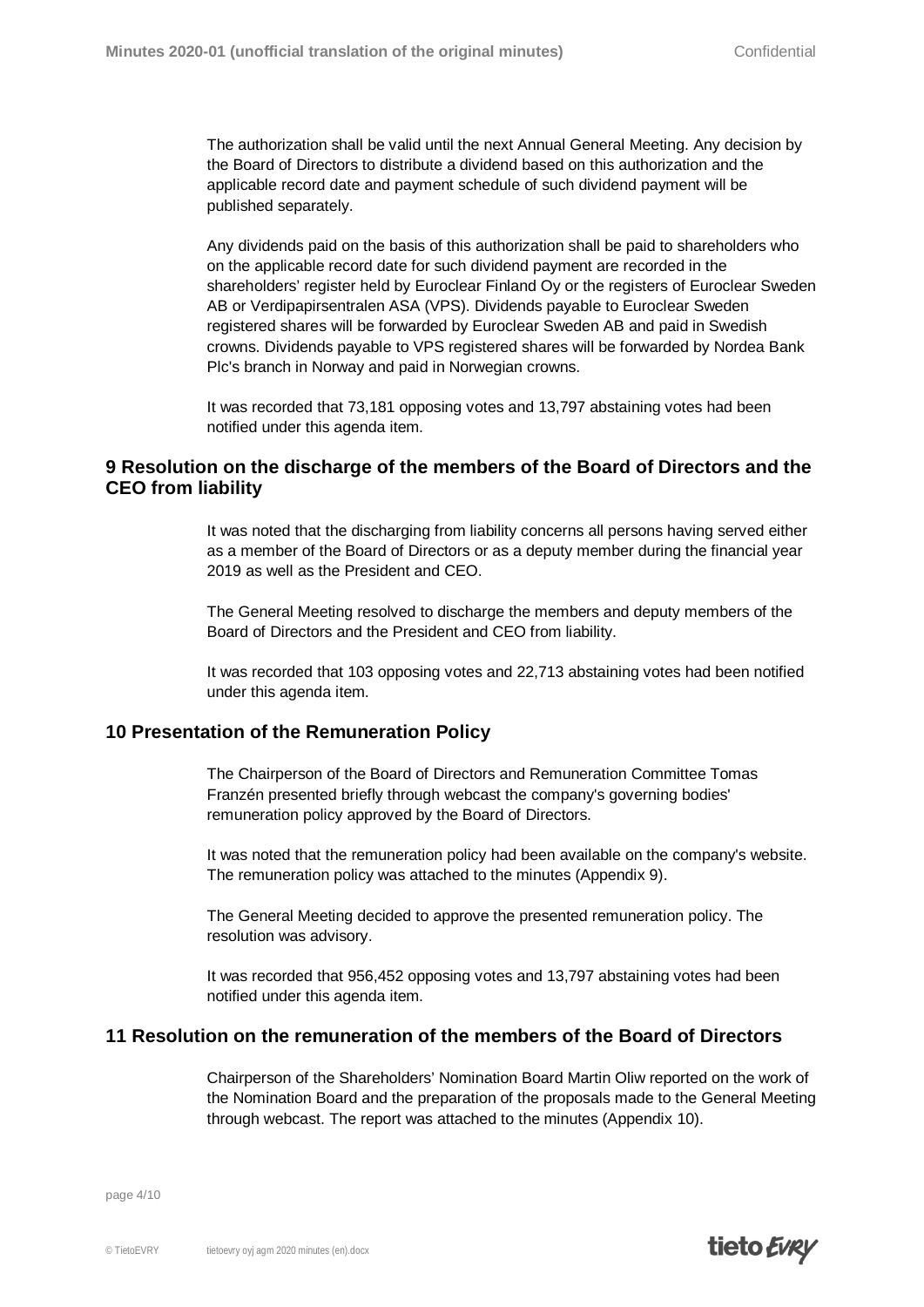It was noted that the Shareholders' Nomination Board had proposed to the General Meeting that remuneration to the Board members to be elected by the General Meeting for the term of office starting at the end of this Annual General Meeting and expiring at the closing of the Annual General Meeting 2021 be paid in accordance with the proposal attached to the minutes (Appendix 3).

The General Meeting resolved in accordance with the proposal by the Shareholders' Nomination Board that the following remuneration be paid to the Board members elected by the General Meeting for the term of office beginning at the end of this General Meeting and expiring at end of the Annual General Meeting 2021:

- x Chairperson of the Board EUR 125,000,
- Deputy Chairperson of the Board EUR 70,000 and
- x Ordinary members of the Board of Directors EUR 53,000.

In addition to the annual fees, it was resolved that

- x the Chairperson of a permanent Board Committee receives an annual fee of EUR 20,000 and a member of a permanent Board Committee receives an annual fee of EUR 10,000;
- a remuneration of EUR 800 is paid to the Board members elected by the Annual General Meeting for each permanent or temporary committee meeting;
- remuneration for employee representatives elected as ordinary members of the Board of Directors will be an annual fee of EUR 15,000.

The meeting also approved that part of the annual remuneration may be paid in TietoEVRY Corporation's shares purchased from the market. An elected member of the Board of Directors may, at his/her discretion, choose from the following five alternatives:

- no cash, 100% in shares
- 25% in cash, 75% in shares
- 50% in cash, 50% in shares
- 75% in cash, 25% in shares, or
- 100% in cash, no shares.

Shares will be acquired directly on behalf of the members of the Board within two weeks from the release of the interim report 1 January–31 March 2020 of TietoEVRY Corporation. If the remuneration cannot be delivered at that time due to insider regulation or other justified reason, the company shall deliver shares later or pay the remuneration fully in cash. Remuneration of the employee representatives elected as the ordinary members in the Board of Directors will be paid in cash only.

It was recorded that 477,795 opposing votes and 13,797 abstaining votes had been notified under this agenda item.

## **12 Resolution on the number of members of the Board of Directors**

It was noted that the Shareholders' Nomination Board had proposed to the General Meeting that the number of members of the Board of Directors be ten (10).

It was noted that the proposal had been published by a stock exchange release and included in the notice to the General Meeting. The proposal by the Shareholders' Nomination Board is attached to the minutes (Appendix 3).

page 5/10

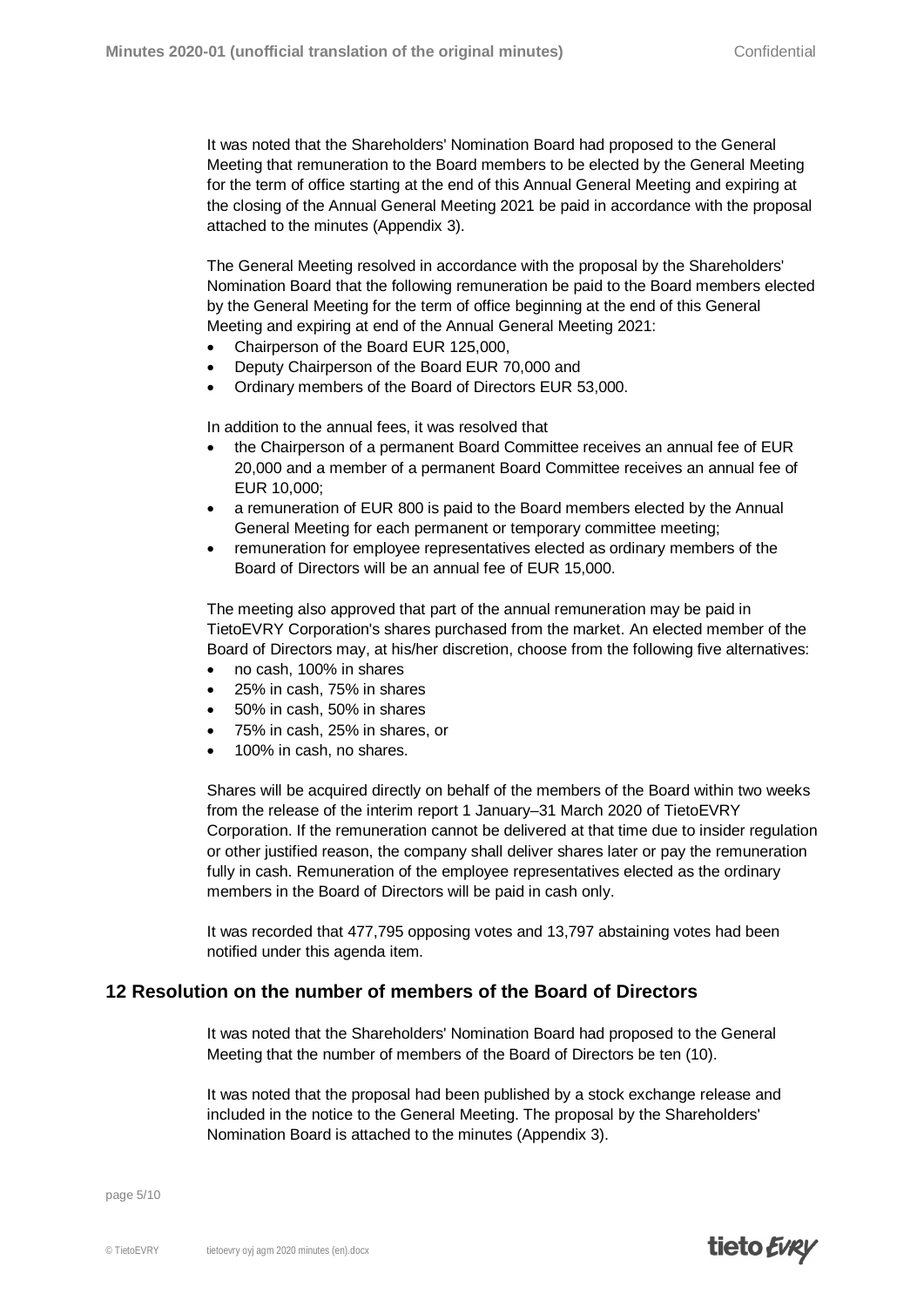The General Meeting resolved in accordance with the proposal by the Shareholders' Nomination Board that the Board of Directors shall consist of ten (10) members.

It was recorded that 28,018 opposing votes and 13,797 abstaining votes had been notified under this agenda item.

It was noted that the TietoEVRY Group has arranged employee representation in accordance with the regulations concerning cross-border mergers. In addition to the Board members elected by the General Meeting, the company's personnel have elected four (4) members, each with a personal deputy, to the Board of Directors.

#### **13 Election of members of the Board of Directors and the Chairperson**

It was noted that the members of the Board of Directors are elected for one year at a time and that the term of a member expires at the closing of the next Annual General Meeting following the election.

It was noted that the Shareholders' Nomination Board had proposed to the General Meeting that the Board of Directors be elected in accordance with the proposal attached to the minutes (Appendix 3) for a term of office commencing at the closing of this General Meeting and expiring at the closing of the next Annual General Meeting.

The General Meeting resolved, in accordance with the proposal of the Shareholders' Nomination Board, that Tomas Franzén, Salim Nathoo, Timo Ahopelto, Harri-Pekka Kaukonen, Rohan Haldea, Liselotte Hägertz Engstam, Niko Pakalén, Endre Rangnes and Leif Teksum be re-elected as members of the Board of Directors and that Katharina Mosheim be elected as new member for a term of office commencing at the closing of this General Meeting and expiring at the closing of the next Annual General Meeting.

The General Meeting resolved in accordance with the proposal by the Shareholders' Nomination Board to re-elect Tomas Franzén as the Chairperson of the Board of Directors.

It was recorded that 593,737 abstaining votes had been notified under this agenda item.

It was noted that the current members of the Board of Directors elected by the personnel are Ola Hugo Jordhøy (deputy Sigve Sandvik Lærdal), Anders Palklint (deputy Robert Spinelli), Tommy Sander Aldrin (deputy Sigmund Ørjavik) and Ilpo Waljus (deputy Jenni Tyynelä). These employee representatives have been elected for a two-year term of office, which shall expire at the end of the Annual General Meeting of 2022.

#### **14 Resolution on the remuneration of the auditor**

It was noted that the Board of Directors had proposed to the Annual General Meeting, in accordance with the recommendation of the Audit and Risk Committee, that the auditor to be elected by the General Meeting be reimbursed according to the auditor's invoice and in compliance with the purchase principles approved by the committee.

It was noted that the proposal had been published by a stock exchange release and in the notice to the General Meeting (Appendix 2).

page 6/10

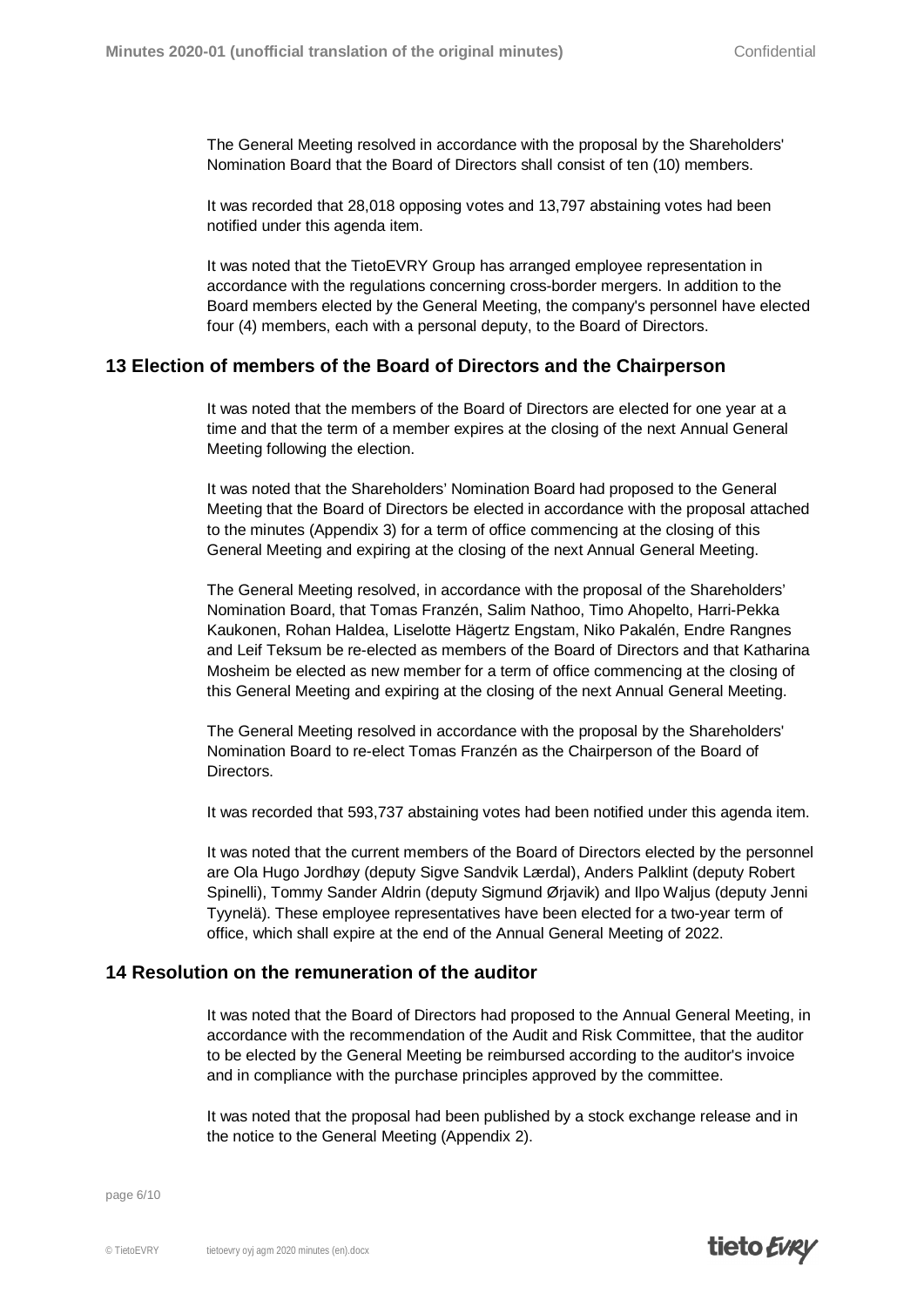The General Meeting resolved that the auditor to be elected be reimbursed according to the auditor's invoice and in compliance with the purchase principles approved by the Audit and Risk Committee.

It was recorded that 6,576,245 opposing votes and 13,797 abstaining votes had been notified under this agenda item.

# **15 Election of the auditor**

It was noted that the Board of Directors had proposed, in accordance with the recommendation of the Audit and Risk Committee, that the firm of authorized public accountants Deloitte Oy be elected as the company's auditor for the term expiring at the end of next Annual General Meeting. It was noted that the Audit and Risk Committee had prepared its recommendation in accordance with the EU Audit Regulation and arranged a selection procedure. The proposal has been described in the notice to the General Meeting (Appendix 2).

The General Meeting resolved in accordance with the proposal by the Board of Directors that Deloitte Oy be elected as the auditor of the company for a term of office expiring at the end of the Annual General Meeting 2021. Deloitte Oy has stated that Jukka Vattulainen will continue to act as the responsible auditor.

It was recorded that 111,257 abstaining votes had been notified under this agenda item.

# **16 Authorizing the Board of Directors to decide on the repurchase of the company's own shares**

It was noted that the Board of Directors had proposed to the Annual General Meeting that the Board of Directors be authorized to decide on the repurchase of the company's own shares in accordance with the proposal included in the notice to the General Meeting (Appendix 2).

The General Meeting resolved in accordance with the proposal by the Board of Directors that the Board of Directors be authorized to decide on the repurchase of the company's own shares as follows:

- The amount of own shares to be repurchased shall not exceed 11,800,000 shares, which currently corresponds to approximately 10 % of all the shares in the company. Only the unrestricted equity of the company can be used to repurchase own shares.
- Own shares can be repurchased at a price formed in public trading on the date of the repurchase or at a price otherwise formed on the market.
- The Board of Directors decides how the share repurchase will be carried out. Own shares can be repurchased inter alia by using derivatives. The company's own shares can be repurchased otherwise than in proportion to the shareholdings of the shareholders (directed repurchase).

page 7/10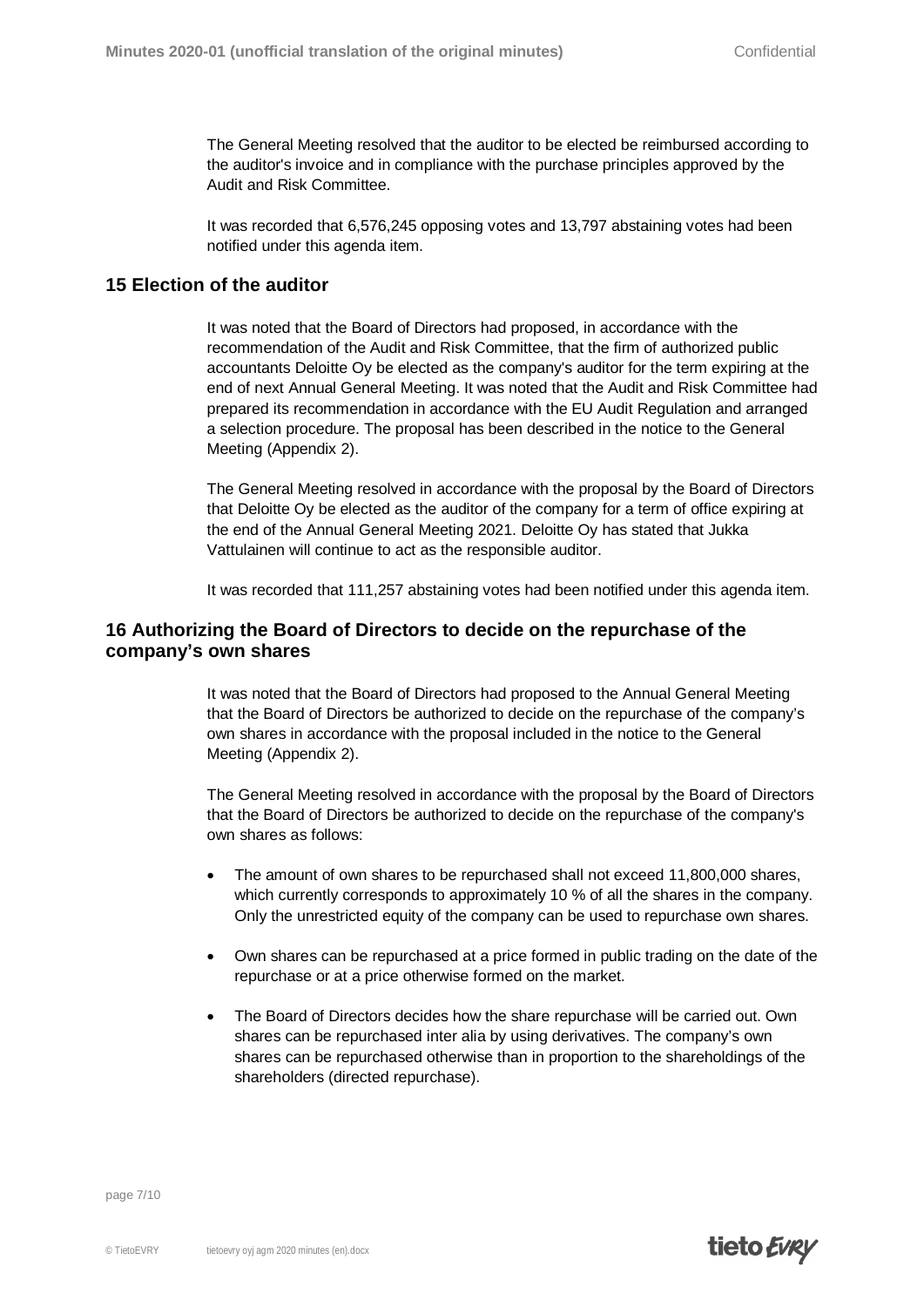The authorization cancels previous unused authorizations to decide on the repurchase of the company's own shares. The authorization is effective until the next Annual General Meeting, however, no longer than until 30 April 2021.

It was recorded that 73,284 opposing votes and 93,005 abstaining votes had been notified under this agenda item.

# **17 Authorizing the Board of Directors to decide on the issuance of shares as well as on the issuance of option rights and other special rights entitling to shares**

It was noted that the Board of Directors had proposed to the Annual General Meeting that the Board of Directors would be authorized to decide on the issuance of shares as well as on the issuance of option rights and other special rights entitling to shares referred to in chapter 10 section 1 of the Companies Act in accordance with the proposal included the notice to the General Meeting (Appendix 2).

The General Meeting resolved to authorize the Board of Directors to decide on the issuance of shares as well as on the issuance of option rights and other special rights entitling to shares referred to in chapter 10 section 1 of the Companies Act in accordance with the proposal of the Board of Directors in one or more tranches as follows:

- The amount of shares to be issued based on the authorization (including shares to be issued based on the special rights) shall not exceed 11 800 000 shares, which currently corresponds to approximately 10 % of all the shares in the company. However, out of the above maximum amount of shares to be issued no more than 950 000 shares, currently corresponding to less than 1 % of all of the shares in the company, may be issued as part of the company's share-based incentive programs.
- The Board of Directors decides on the terms and conditions of the issuance of shares, option rights and other special rights entitling to shares. The authorization concerns both the issuance of new shares as well as the transfer of treasury shares. The issuance of shares and of special rights entitling to shares may be carried out in deviation from the shareholders' pre-emptive right (directed issue).

The authorization cancels previous unused authorizations to decide on the issuance of shares and on the issuance of options and other special rights entitling to shares. The authorization is effective until the next Annual General Meeting, however, no longer than until 30 April 2021.

It was recorded that 900,712 opposing votes had been notified under this agenda item.

## **18 Amendment to the Articles of Association**

It was noted that the Board of Directors had proposed to the General Meeting that sections 9 and 10 of the Articles of Association concerning the Annual General Meeting and the place of the general meeting be amended.

page 8/10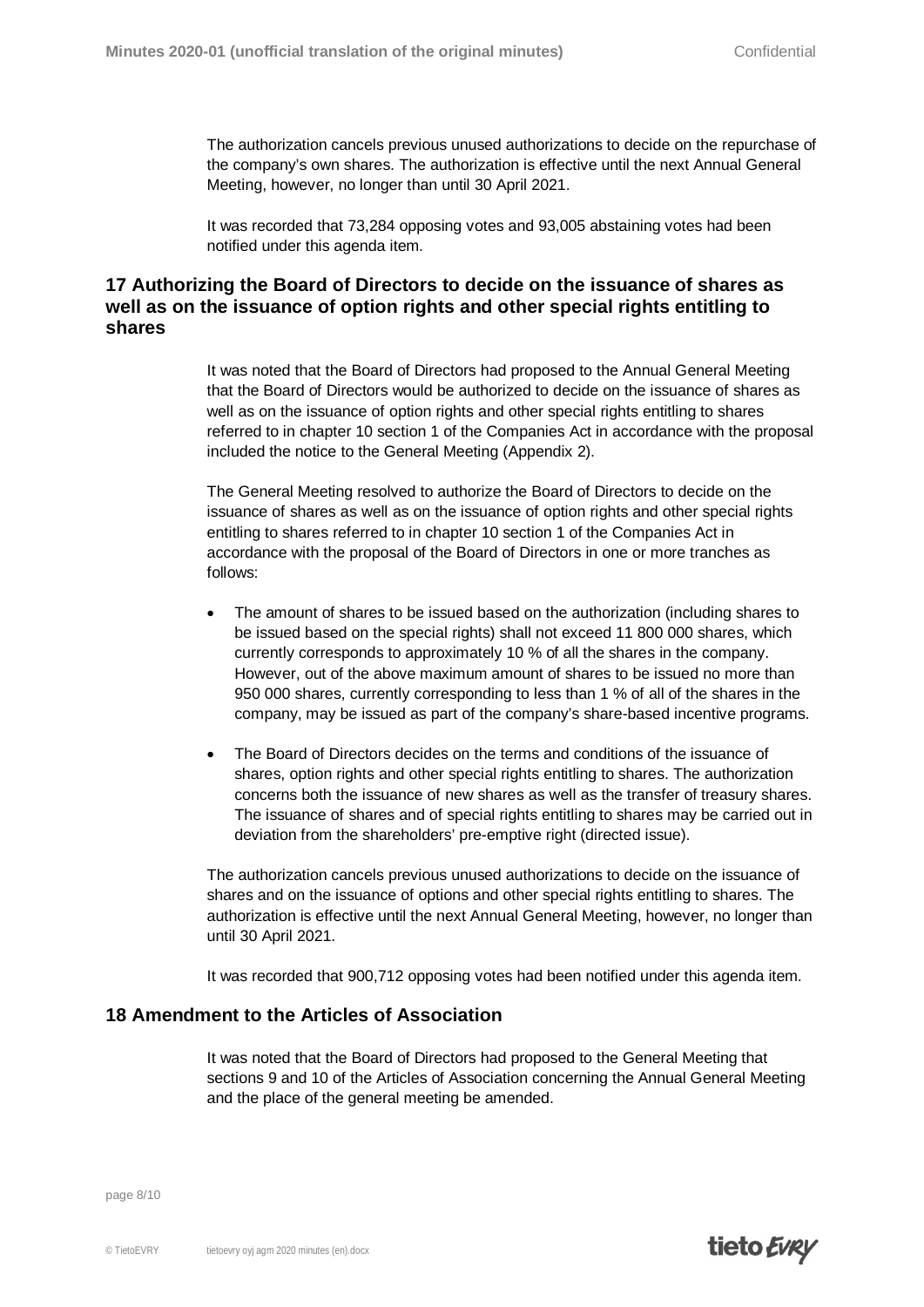The General Meeting resolved in accordance with the proposal by the Board of Directors to amend sections 9 and 10 of the Articles of Association as follows:

#### **"9 § Annual General Meeting**

The Annual General Meeting is held no later than the date determined by the Companies Act.

At the Meeting, the following shall be

#### **decided:**

- 1 Adoption of the annual accounts,
- 2 Measures called for by the profit and other non-restricted capital pursuant to the adopted balance sheet,
- 3 Discharge from liability of the members of the Board of Directors and the Managing Director,
- 4 Fees for the members of the Board of Directors and auditor, and
- 5 Number of members of the Board of Directors;

#### **elected:**

- 6 Chairperson and members of the Board of Directors, and
- 7 Auditor."

#### "**10 § Place of the General Meeting**

A General Meeting may, according to a decision of the Board of Directors, be held in either Helsinki or Espoo. The Board of Directors may also decide on shareholders' participation in the General Meeting by post or telecommunications or other technical means."

It was recorded that 133,086 opposing votes and 106,802 abstaining votes had been notified under this agenda item.

#### **19 Closing of the meeting**

It was recorded that all decisions of the General Meeting had been made unanimously unless otherwise indicated in the minutes.

The Chairperson stated that all items on the agenda had been considered and that the minutes of the meeting would be available on the company's website as from 13 May 2020 at the latest.

The Chairperson closed the meeting at 5:08 p.m.

Chairperson of the General Meeting In fidem

SEPPO KYMÄLÄINEN ESA HYTTINEN Seppo Kymäläinen Esa Hyttinen Chairperson Secretary

page 9/10